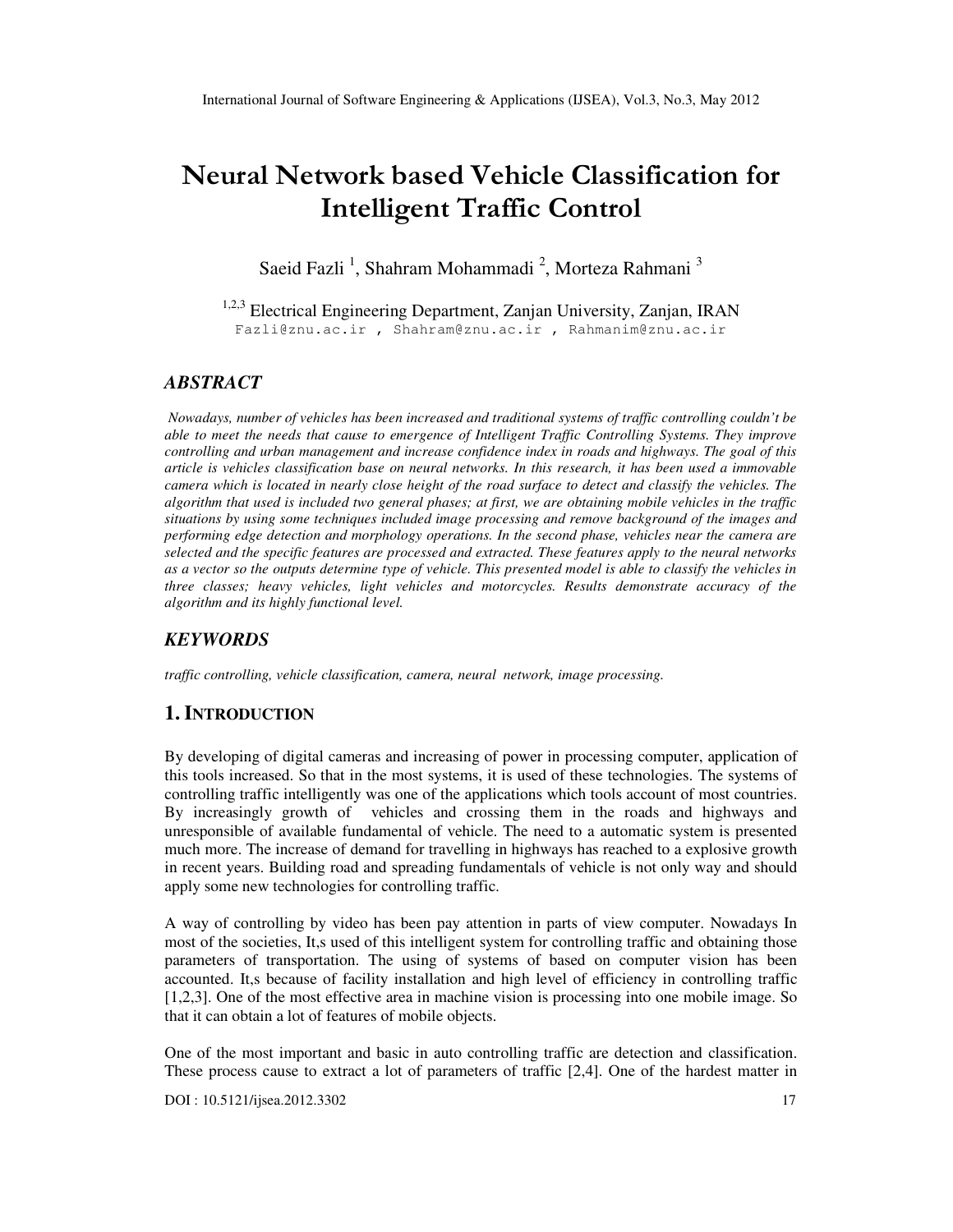computer vision is vehicle classification which need to a complicated algorithm and high accuracy. So far diverse works have considered for this classification. These process mostly are finding about separation and classify of vehicle from passengers. One of these ways is which Gupte et al [5]. is suggester. In this suggestive way it has been used of dimensions of vehicles for separation of cars and walked passengers. But It,s needed to more complicated for getting better answer. Ma et al. have presented a new way of classification that is used of modifiers SIFT [6]. But responsive of this system is still unknown. The method of detection and classification of vehicles with 3D was a way which Alex et al. suggester but It has own problems [7,8]. One of the greatest problem is modelling of all vehicles as a 3D that almost is not possible. Our suggestive method is a kind of neural network MLP that is used for vehicle classification.

# **2. THE SUGGESTED ALGORITHM**

In this section we are analysing the algorithm which is used in this project. The algorithm includes two general phases that each has different parts. The first phase in algorithm includes background extraction and second includes finding passing vehicles and extracting the special features. These features have been applying to a neural network multilayer perceptron (MLP) and the classification of the vehicles has been being created as an output of neural network eventually. This process has been described as Figure (1) following:

Movies that used in this project have been provided from several highways in province Zanjan-Iran.



Figure 1. System overview

#### **2.1. Background Extraction**

To obtaining a background image, we are implementing following steps:

At first, we divide the input film obtained from the traffic scene into its forming frames and each frame is converting to gray level image. By using threshold of all columns and line of frame, if difference of pixels between 50 frames was smaller than a specific threshold, its value will be considered as intensity of light in the background. In Figure  $(2)$  X, Y axis shows size of the input image and position of each pixel has axis of  $X$ ,  $Y$  and also height shows amount of brightness intensity.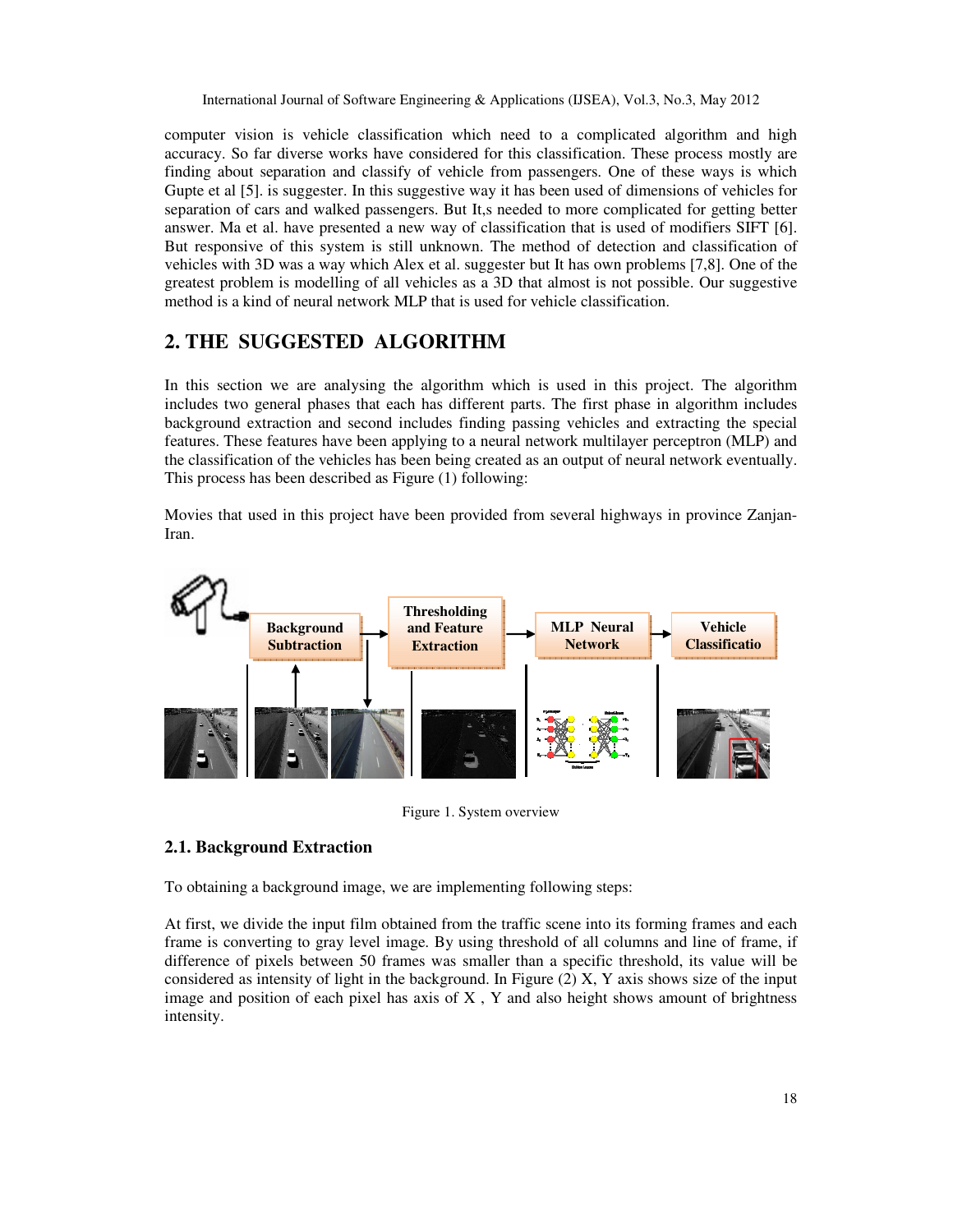

Figure 2. 3D drawing of background image

Now, It's gained some matrix that is input matrix as a background.

#### **2.2. Extracting vehicles from an image**

Extracting of vehicle is the most common way to obtain changes between two frames. For recognition the changes between two frames of an image, the  $f(x, y, t_i)$  and  $f(x, y, t_i)$  frames take in  $t_i$  and  $t_j$  times respectively, and comparison have be done for every pixels. For doing this, we are considering the background that extracted of previous step as a resource image which includes some constant items. Comparing of this image and the second one from the same traffic scene include vehicles, we can subtract invariant elements in these images that have no differences and maintain non-zero inputs that are equal to variant items of the images. Figure (3) shows images of the subtraction of two images taken in  $t_i$  and  $t_j$ . subtracted as following: [1]

$$
d_{ij}(x, y) = \begin{cases} 1 & |f(x, y, t_i) - f(x, y, t_j)| > T \\ 0 & otherwise. \end{cases}
$$

Witch T is threshold.



Figure 3. A) Original image B) Difference image from the original image

Now, It is used of method of approximation derive of image for recognizing of edge and then when ever of image that has gradient in pixels is that edge. Since It might charge the object into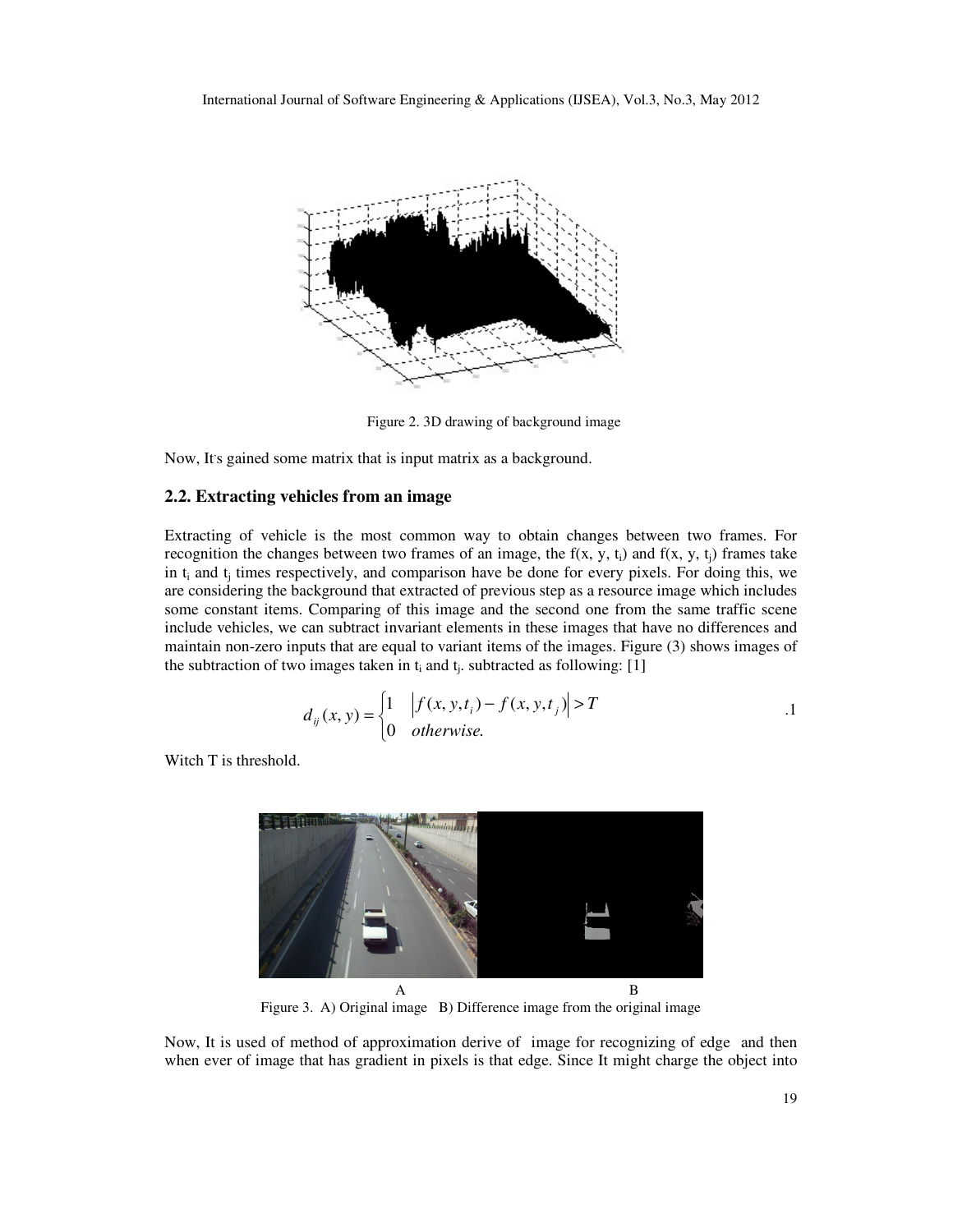International Journal of Software Engineering & Applications (IJSEA), Vol.3, No.3, May 2012

several piece after finding edge or by using of operator of dilation morphology of these pieces are linked together so it will be obtained a same object. As a result finding image will be labeled.

#### **2.3. Recognizing of vehicles**

This system is a form whence the vehicle is reached to the nearest distance of camera it can detect it, in this case it dosent need to any other previous vehicle in frame. So, we find those frames which put vehicles in the nearest distance to camera. Therefore, the process of detection begins and we are processing the image of the nearest vehicle.

Now, we are obtaining the features of the some special object in the image. There are six feature that including: length and width of the labelled objects, the area of object, in this case the obtaining object will have some small cavities and holes after the subtracting process of background. In this section, at first we are considering those cavities and holes and then obtaining the total area of object which is like a crick. An other feature of them refers to the real numbers of pixels in object. We need to use of two others features for better extracting vehicles. If we put a circle into the object so that it can cover it, we use of diameter of this circle for another feature. The last step is obtaining the ratio of distance between the centre of object and its length's main axis, we use it for extracting features variable. After extracting features, we'll make the vector for these features.

#### **2.4. Obtaining the output from the neural network**

After, that processing in the image and extracting of those features as a feature's vector to the neural network, so process of recognizing is done. The order of operation is this, at first we are saving the vector in the file excel which including six columns and each of them is presentation of a feature of object. We are specifying every kind of this feature's vector for our classification including three types: heavy vehicle, light vehicle and motorcycle. We are producing these data for neural network and then are defined the target vector for teaching neural network. The special neural network that is considered in this project is multilayer perceptron (MLP) with two hidden layers.

The output of neural network can recognize the type crossing vehicle which has shown in Figure (4). In this project we have classified the vehicles into 3 types as a heavy and light vehicles and motorcycle. At last the performance of the system was satisfied.



Figure 4. Result of the algorithm when crossing heavy vehicle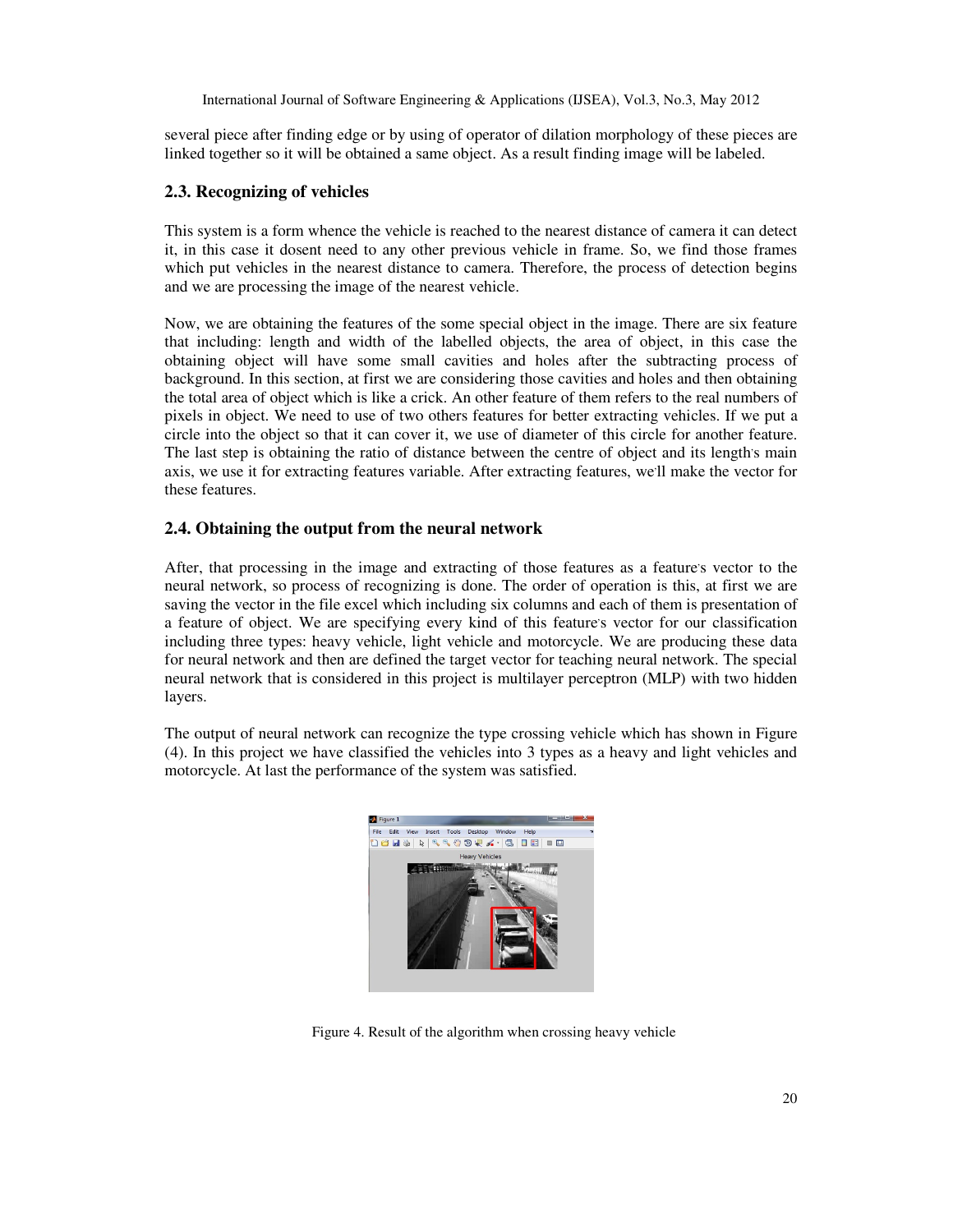International Journal of Software Engineering & Applications (IJSEA), Vol.3, No.3, May 2012

# **3. EXPERIMENTAL RESULTS**

In today society, the techniques of vehicle detection and classification based on visuality of camera for controlling traffic is the one the main programs and effective in the system of vehicle. Intelligent systems made the people to have ensured more than before. So, This system is conducting in the most countries. The designed system in this study is in the height almost higher than roods which has used for film taking of trafficking scene with a instant camera. It is able to detect and classify of crossing vehicle with minimum information. It's one of the most important factor in automatic controlling of traffic and finding a lot of details of traffic. It also helps to decrease of accidents. In addition to ability of vehicle detection and classification, it will be able to obtain the numbers of crossing cars in every time. The algorithm is done successfully. Figure (5) illustrates a part of results.



Figure 5. Results of the algorithm on some image frame

The outcome results verified the accuracy and high level of the performance of this method. So that it can detect and classify the special system with higher than %90 of crossing vehicle in the scenes of traffic. The finding results have been show in the following tables.

|                        | Heavy<br>vehicles | Light<br>Vehicles | Motorcycle | Total<br>vehicles |
|------------------------|-------------------|-------------------|------------|-------------------|
| Number Of<br>Vehicle   | 21                | 128               | 33         | 182               |
| Number Of<br>Detection | 17                | 119               | 28         | 164               |
| Classification<br>Rate | 81%               | 93%               | 85%        | 90%               |

| Table 1. Classification Results |  |
|---------------------------------|--|
|---------------------------------|--|